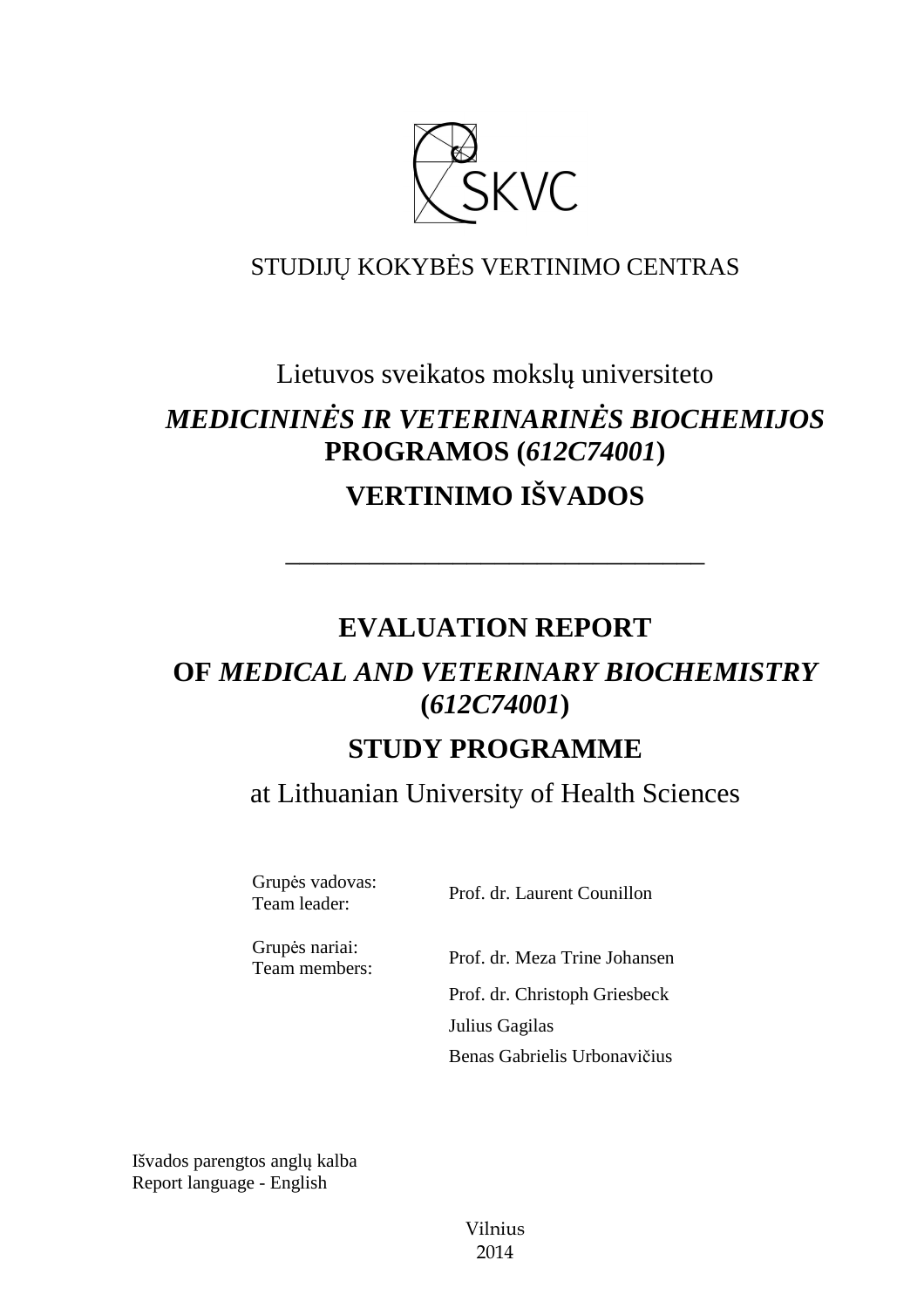## **DUOMENYS APIE ĮVERTINTĄ PROGRAMĄ**

| Studijų programos pavadinimas                           | Medicininė ir veterinarinė biochemija                  |
|---------------------------------------------------------|--------------------------------------------------------|
| Valstybinis kodas                                       | 612C74001                                              |
| Studijų sritis                                          | Biomedicinos mokslai                                   |
| Studijų kryptis                                         | Molekulinė biologija, biofizika ir biochemija          |
| Studijų programos rūšis                                 | Universitetinės studijos                               |
| Studijų pakopa                                          | pirmoji                                                |
| Studijų forma (trukmė metais)                           | Nuolatinė (3,5)                                        |
| Studijų programos apimtis kreditais                     | 210                                                    |
| Suteikiamas laipsnis ir (ar) profesinė<br>kvalifikacija | Medicininės ir veterinarinės biochemijos<br>bakalauras |
| Studijų programos įregistravimo data                    | 2011-06-22 jsakymo nr. 1-01-84                         |

## **INFORMATION ON EVALUATED STUDY PROGRAMME**

–––––––––––––––––––––––––––––––

| Title of the study programme                           | <b>Medical and veterinary biochemistry</b>         |
|--------------------------------------------------------|----------------------------------------------------|
| State code                                             | 612C74001                                          |
| Study area                                             | <b>Biomedical Sciences</b>                         |
| Study field                                            | Molecular biology, biophysics and biochemistry     |
| Kind of the study programme                            | University studies                                 |
| Study cycle                                            | first                                              |
| Study mode (length in years)                           | Full-time $(3,5)$                                  |
| Volume of the study programme in credits               | 210                                                |
| Degree and (or) professional qualifications<br>awarded | Bachelor of Medical and Veterinary<br>Biochemistry |
| Date of registration of the study programme            | 22-06-2011, order no. 1-01-84                      |

Studijų kokybės vertinimo centras ©

The Centre for Quality Assessment in Higher Education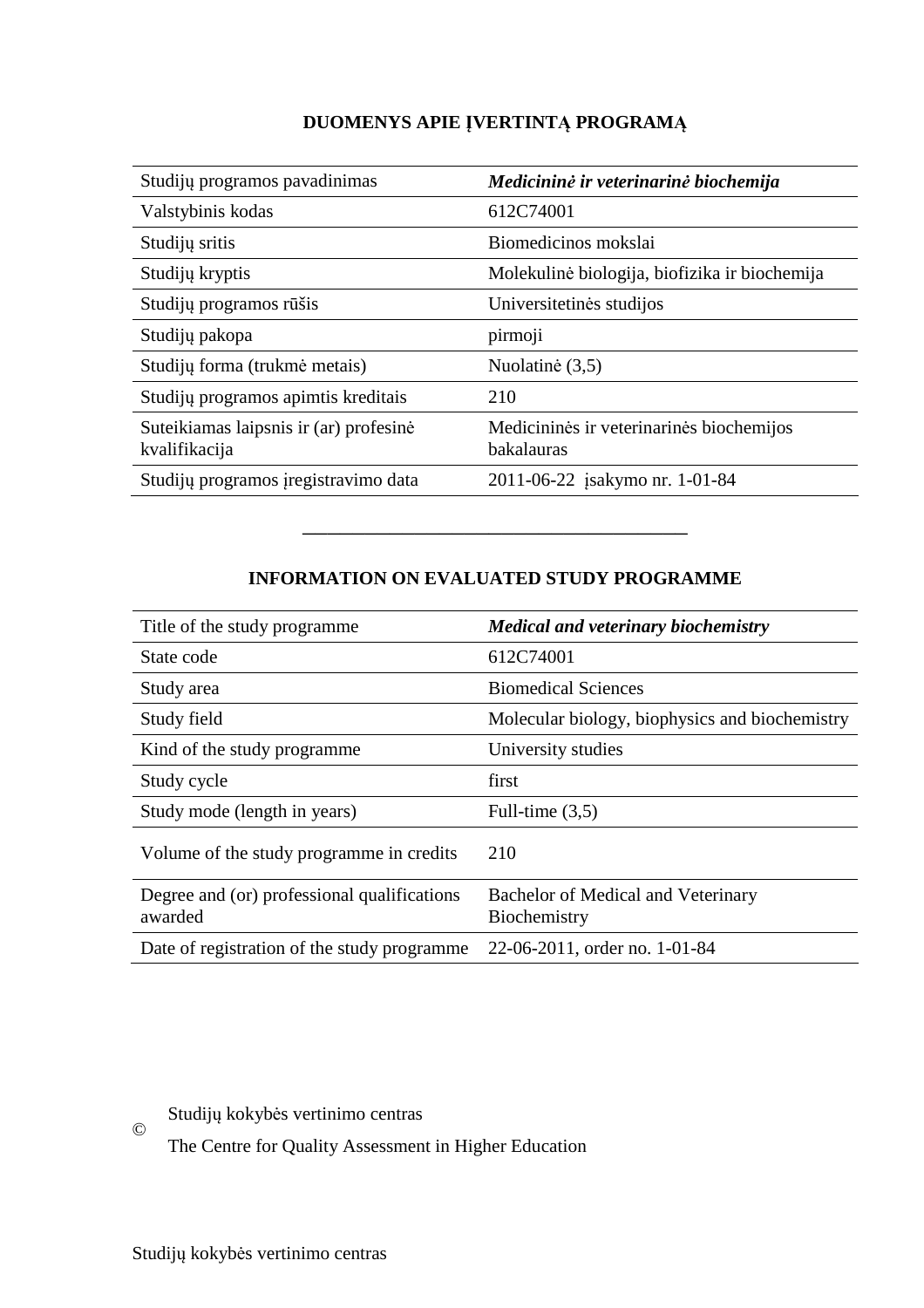## **CONTENTS**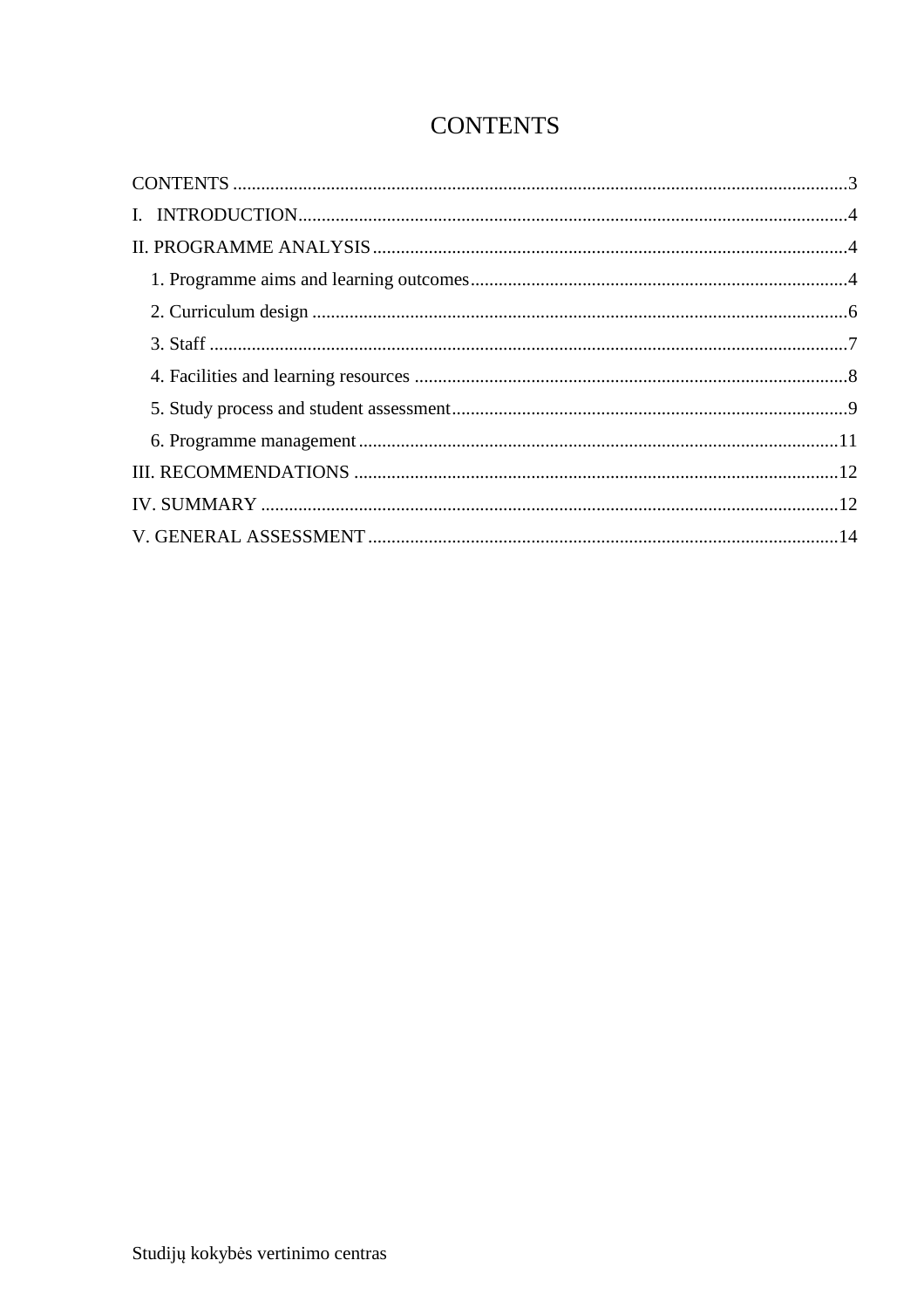#### I. INTRODUCTION

The study programme Medical and Veterinary Biochemistry (hereinafter MVB) is carried by the Lithuanian University of Health Sciences (hereinafter LUHS). This is the largest institution of higher education for biomedical sciences in Lithuania, which merges Medical and Veterinary studies. This MVB study programme aims at training non-medical and non-veterinary students in Medical and Veterinary Biochemistry and provide them with a Bachelor Degree.

Its duration is 3.5 years, corresponding to seven semesters with 30 credits per semester for a total of 210 credits. This study programme is recent as it started from the 2011-2012 academic years. The first students of the programme will graduate this year.

The international expert team for evaluation of this bachelor degree Programme consisted of:

- Prof. Dr. Laurent Counillon (group leader) University of Nice, France;
- Prof. Dr. Christoph Griesbeck, Head of Department and Study Programmes Biotechnology MCI – Management Center Innsbruck, Austria;
- Prof. Dr. Meza Trine Johansen Assistant Deputy Director General, Department of Quality Assurance NOKUT, Norway;
- Julius Gagilas**,** Director of company **"**Diagnolita", Lithuania;
- Benas Gabrielis Urbonavičius, Student representative, Kaunas University of Technology, Lithuania.

This evaluation report prepared by the expert team is based on the analysis of Self-Evaluation Report (hereinafter SER) including Annexes and site visit on 20<sup>th</sup> of March 2014. During the visit, the committee met: the administrative staff, the self-evaluation report writing team, the teachers, the students, alumni and social partners.

#### II. PROGRAMME ANALYSIS

#### *1. Programme aims and learning outcomes*

The aims of the study programme and its learning outcomes have been defined based on the reflection that beyond medical and veterinary doctors, excellent specialists in Medical and Veterinary Biochemistry were needed in different sectors of social services and industry. The process that conducted to the precise definition of the programme encompassed a detailed consultation of social partners and an important collective work of the teaching staff. The fact that this process was indeed well conducted was obvious during the site visit. The administration, teaching staff and social partners were very well informed and showed a very cohesive attitude towards the programme.

This led to the aims of the Medical and Veterinary Biochemistry, very well described in the SER as « to train business-oriented and innovative biochemistry professionals, who are able to act according to good laboratory practice requirements, to organize and conduct laboratory investigations in the areas of diagnostics of human and animal diseases, to monitor environmental impacts, to control food and agricultural products » (SER page 5).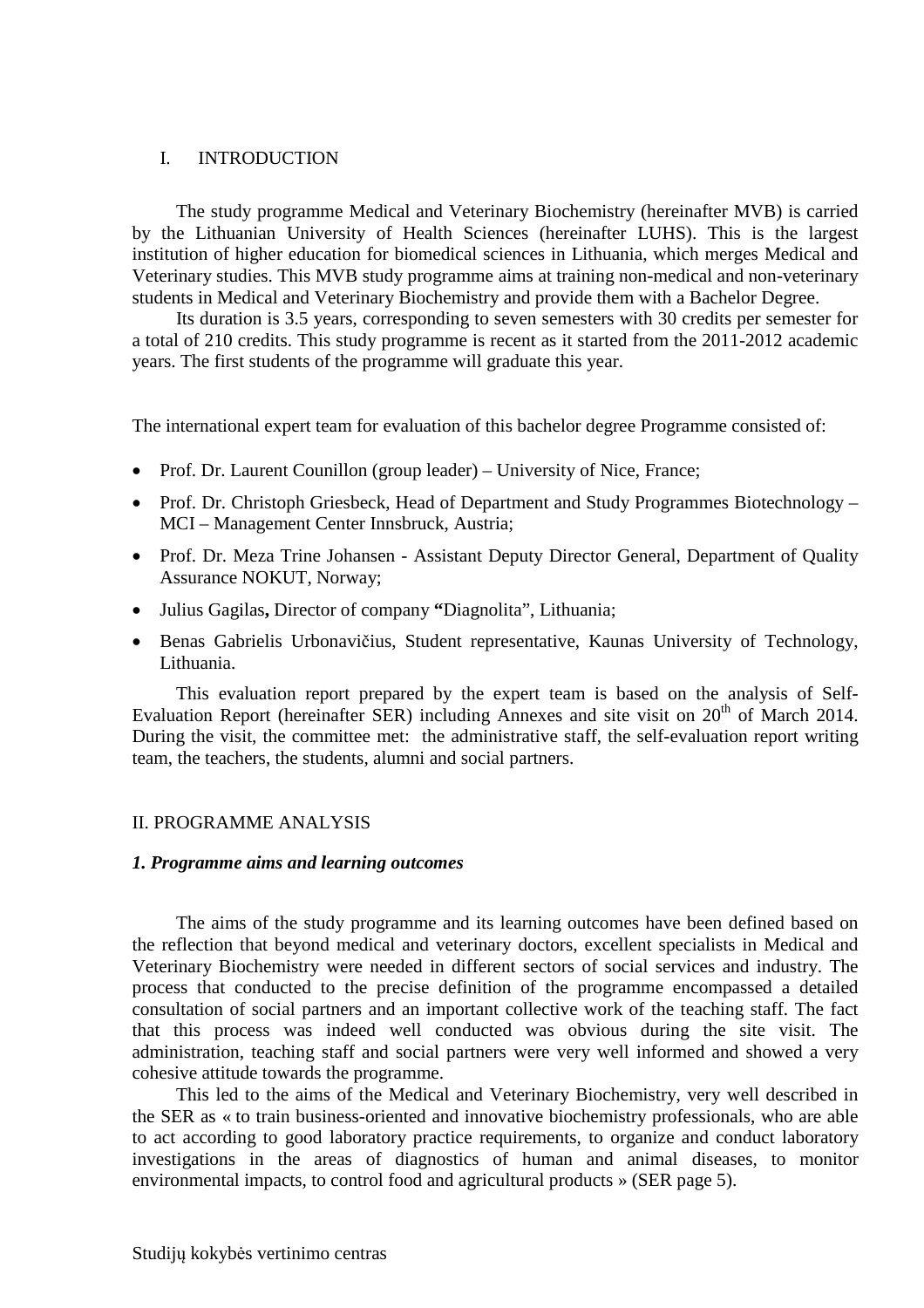Based on this, it has to be stated that the learning outcomes are very well defined and set in the context of the corresponding subjects. The details of the connections between competences, learning outcomes and study courses are given in Table 4 of the SER. The aims and learning outcomes are sound and very well constructed, and are fully consistent with the type and level of studies and the level of qualifications offered.

 The aims and learning outcomes are provided in the LUHS Official Information, on the LUHS website, on booklets and leaflets. Description of the subjects and modules are also placed on the LSMUSIS database8. It appears also that secondary schoolboys and schoolgirls can pay visit to the laboratories and get information about the MVB programme (SER page 8). Also information is distributed during Science Days and High School Fairs (SER page 9). Taken together, the information on the programme is publicly accessible. This is confirmed by the fact that in average 400 to 500 candidates apply per year (SER, page 23).

As previously mentioned the programme aims at satisfying a demand of excellentlytrained Veterinary and Medical Biochemists, the number of students being about 20 per year. Various Social partners have been included in the survey that preceded the creation of this programme: Biotechnology industry, food industry, hospital and veterinary biochemical laboratories, environmental impacts. These partners were present during the visit of the experts' group. From the discussions with the experts, the partners confirmed that they had been consulted for the construction of the programme. Several of them stated that they were perfectly aware of whom to contact in the administration of the programme in order to make suggestions or propose new ideas. This process seems to be both easy and quite informal. To summarize they appeared well involved in this programme and were very well informed of it.

Based on this, an estimate of the yearly job availability has been set around 20 graduates per year. This corresponds to the number of students accepted per year. The expert panel finds that this is indeed an excellent way of both designing a programme as well as estimating the number of students.

Interestingly, in addition to specific scientific courses, the students can receive (mostly eligible) courses in English, psychology and communication, management, professional practice or information technologies (SER Table 4 pages 6-8). This effort is important to reach the business-orientated aims of the programme. For a curriculum of such quality, the committee found that additional elective courses in transverse subjects could be proposed to the students.

Taken together, these different elements clearly show that the programme aims and learning outcomes have been based on public needs and needs of labour market.

The aims and learning outcomes of MVB programme are fully compatible with competences for a bachelor degree and satisfy the needs for a Medical and Veterinary Biochemistry programme. They are described in the documents of The European Communities Confederation of Clinical Chemistry and Laboratory Medicine (EC4): a) the ability to obtain/explore, and employ knowledge and methods of investigation in the interest of health care and humankind; b) broad knowledge of, and insight into, biochemical processes in human health and disease on a general and patient-specific level; c) knowledge of, and insight into, the use of technology and analytical techniques relevant to the field of specialization, an active appreciation of developments, and an attitude of innovation and creativity in their implementation in the profession of Clinical Chemistry; d) the ability to take responsibility for the data and information produced, including knowledge of the influence of variation (biological as well as analytical) on interpretation of data, e) the ability to communicate orally and in writing, including the production of clear, cogent reports. » (SER page 9,www.ec-4.org/downloads/GuidetoRegister\_3- 2010.pdf).

It was very clear from the discussion with the students during the visit that they were well prepared for this type of level and qualification. As a minor point, some widely-used terms may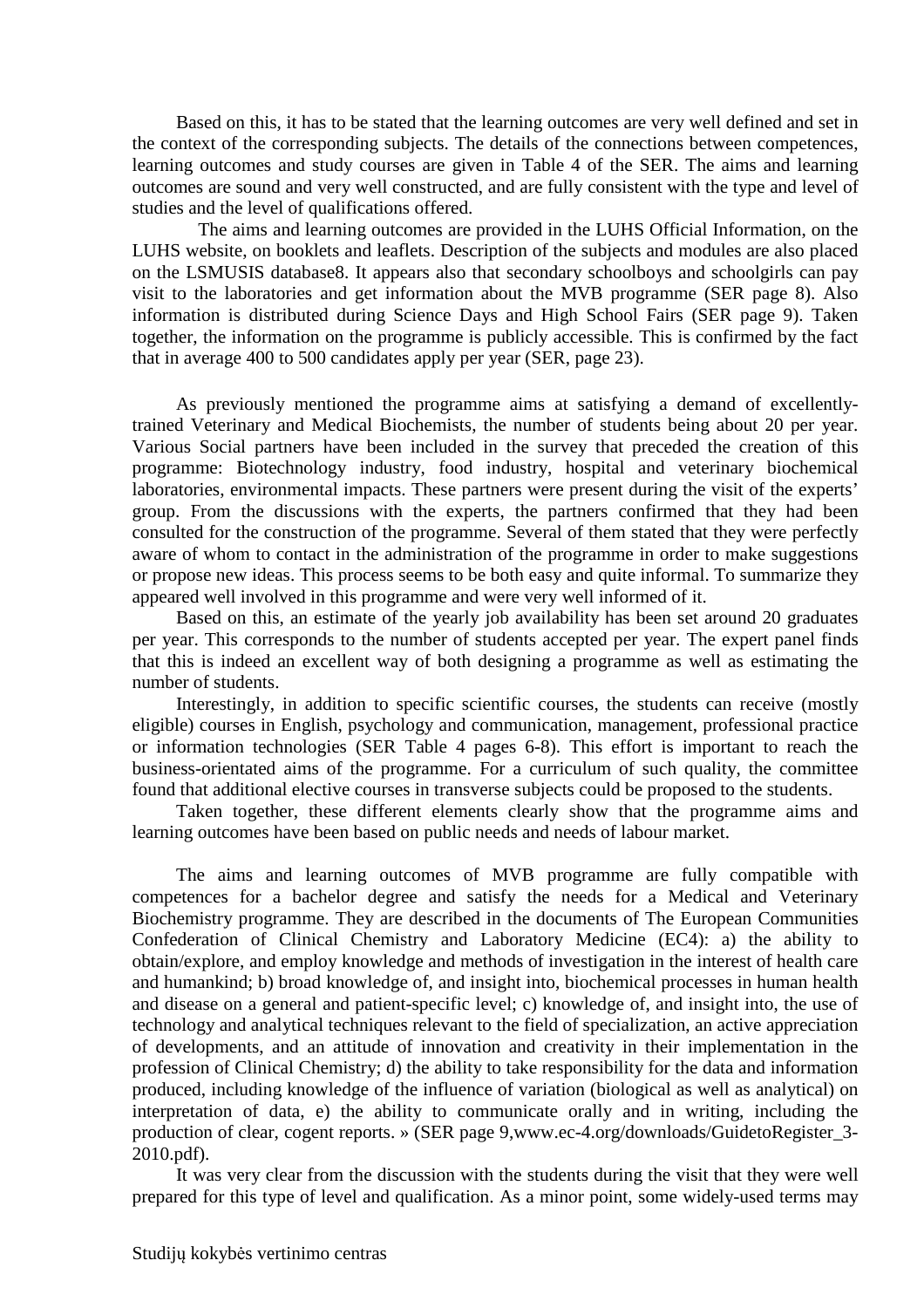have to be better defined for the students. For example, one expert noticed that although laboratory procedures are very well taught, students did not know the "Good Laboratory Practice (GLP)" term.

 The name of the study programme clearly reflects the learning outcomes as "Medical and Veterinary Biochemistry" clearly summarizes the fact that the students will obtain a training making them specialists in "laboratory investigations in the areas of diagnostics of human and animal diseases, to monitor environmental impacts, to control food and agricultural products ». Learning outcomes, content and qualification offered are fully compatible with each other.

#### *2. Curriculum design*

The curriculum is compatible with the requirements of the first cycle, level 6 studies (Bachelor), which are described in EU documents and legal acts that determine the general requirements for study programmes of Universities.

They are also in agreement with the global descriptor of study cycles and with the Lithuanian Regulation of Biochemistry Studies. Following the General Requirements for Study Programmes, the total of 210 credits are distributed as follows: 15 credits are allocated to general university subjects, 165 credits – to the study field subjects (15 of them are dedicated to Final thesis), and elective courses attract 15 credits. The study programme is comprised of seven semesters with 30 credits in each. No more than 5-6 subjects are studied in each semester.

During the site visit the experts' group has noted (not only for this particular programme) that the differences between the Lithuanian and general European system (3 years and 180 credits for a Bachelor programme, 2 years and 120 credits for a Master programme) leads to the fact that Lithuanian students in the end have different programme durations and credit numbers compared to their colleagues in other countries. This may make it more difficult for those students to participate in European Exchanges and/or to compete with other European students for employments or PhD programmes in the whole European Community.

The modules are spread among the various disciplines that are required for reaching a bachelor level. The general organization is well-described in Table 5 of the SER (page 11). They begin with fundamentals in biology, genetics, chemistry, mathematics and physics applied to biology. Then the disciplines become more specialized through the years with a wide variety of courses. In this respect the subjects and modules are not repetitive, are spread evenly and compose a multidisciplinary programme.

The contents of the subjects appear to be well in accordance with the type of Bachelor level they are aimed at. They are described in detail in the study plan provided in Table 6 of the SER (Page12). Basically contain fundamentals of sciences that have to be applied to biochemistry and biology (Chemistry, physics, basic biology and genetics, mathematics) and then continue into more specialized courses such as histology, molecular biology, cell biology, veterinary clinical biochemistry, pharmacology and etc. Laboratory training and Bachelor thesis are also included in the programme.

The contents and methods are appropriate for the intended learning outcomes as explained below.

As previously mentioned, the sequence of subjects in the programme curriculum from background scientific subjects to more specialized courses (see above) provides a strong base for efficient achievement of the learning outcomes. In addition, the curriculum bears a clear multidisciplinary aspect by involving different departments of the faculty (, which is a key feature for the intended learning outcomes. Finally, a serious effort has been aimed at implementing teaching methods specifically aimed at these students and that would differentiate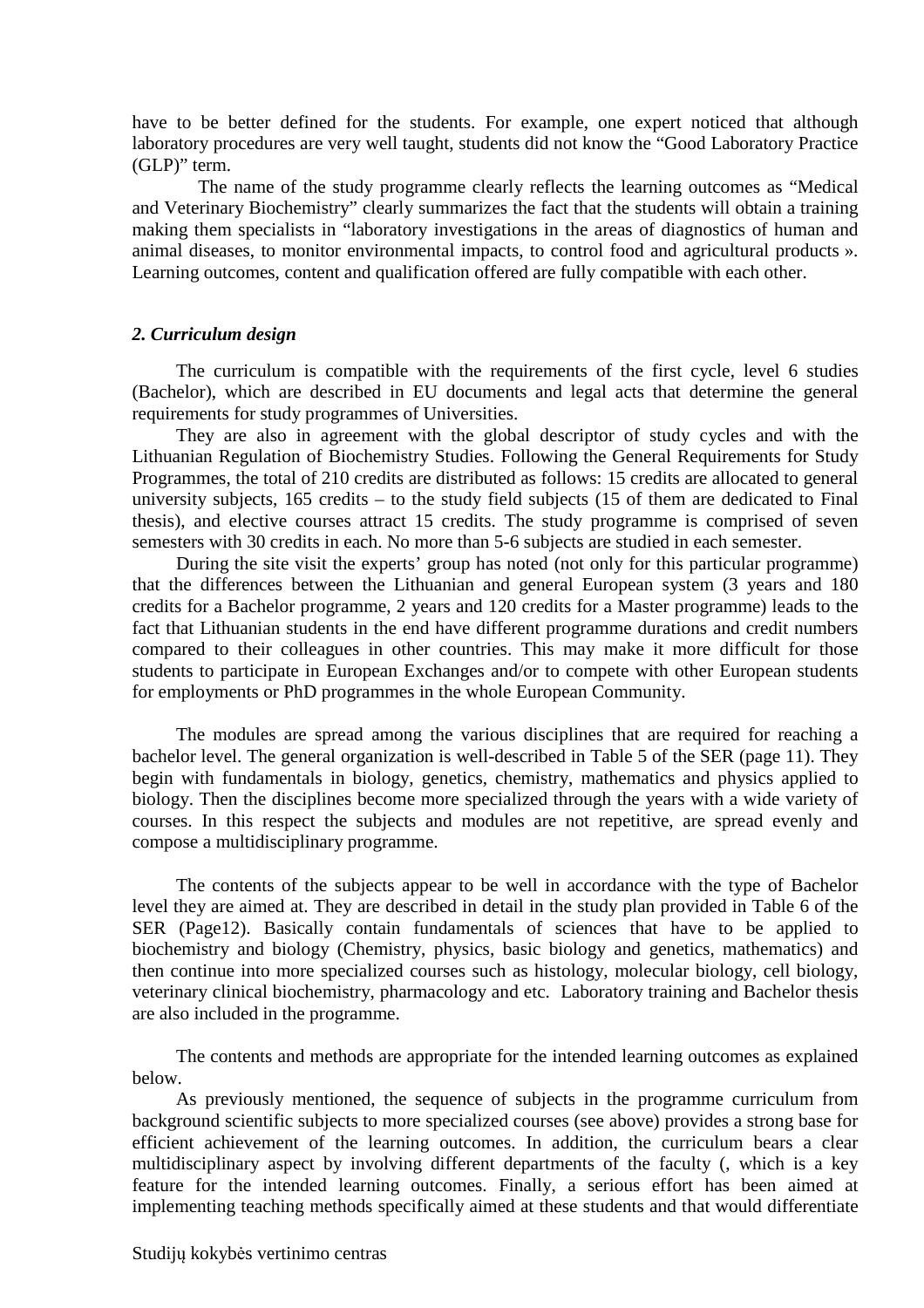them from purely medical or veterinary students, or bachelor students from other biology related programmes. These include innovative practical courses using innovative teaching methods in a high tech environment, theoretical modelling, problem solving based teaching, individual presentations, and team work. Assessment methods, which are an important part of the teaching process, will be discussed further in the appropriate section of this report.

The scope of the programme is rather wide and covers an important set of subjects. Those are clearly required to train students who will carry out qualitative and quantitative biochemical analysis in diagnostic laboratories related to humans and animals. It is worth mentioning here also that the different parts of this wide scope are taught by the different departments of the faculty, ranging from language department to Physics/mathematics/biophysics, Biochemistry, Anatomy and physiology, analytical/toxicological chemistry, for example. Actually the scope might even seem a little ambitious as it covers a very wide area that goes from chemistry to genetics, bioinformatics, veterinary biology, or animal sciences. This ambitious programme may be very well suited for excellent student but might be a little too overwhelming for average students or students starting with particular lacks in some parts of the programme. Grouping several related courses in well-identified modules may help to organize the student's knowledge with respect to this very wide scope. The experts' group also identified that courses starting from different levels might be interesting for accommodating students of different levels and origins.

The content of the programme are complete and cover very well the different areas. At the Bachelor level it is difficult to emphasize the fact that a programme reflects the latest achievements in Science, as a significant part of the teaching time has to be devoted to cover the basics in different areas. However, the courses taught in Year 3 present certain advanced disciplines such as bioinformatics, genetically modified organisms and molecular biology that can contain latest achievements in Science for this level (SER Table 6 page 13). During the site visit, the experts could observe that the practical works are extremely well designed, taught with great care and provide state of the art, and sometimes very high tech materials and equipment. Also the teaching staff, which is highly involved in research, uses modern teaching technologies and has designed modern practical works that use very high tech equipment available for this programme.

#### *3. Staff*

Teacher qualifications are in compliance with the regulation of studies in biochemistry and the Teachers' workload is regulated by State and University legal acts. In fact it exceeds those requirements, as there are 37.74% of professors, and 22.64% associate professors. 75.47% are doctors of science and 11.3% are habilitated doctors in the study programme. Study field subjects are taught by 47 teachers, among them – 19 are professors, 12 associate professors and 11 lecturers.

The staff is well experienced with an average work experience above 20 years. The qualifications of the teaching staff (more than 75% are PhDs, see above), and their scientific activities of research are adequate to ensure the learning outcomes of the respective subjects (described in appendix II: Physiology, Biochemistry, Chemistry, Veterinary Medicine, Mathematics, Biophysics, Methods of Physico-chemical analysis, General and Molecular Pathology etc ). The number of the teachers in charge seems also adequate: there is a total of 53 staff members for this programme which has about 20 students/year, so the ratio teachers/students is very high. Their research related activities are overall intense (see later).

As previously mentioned, the size of the staff is in very good adequacy with the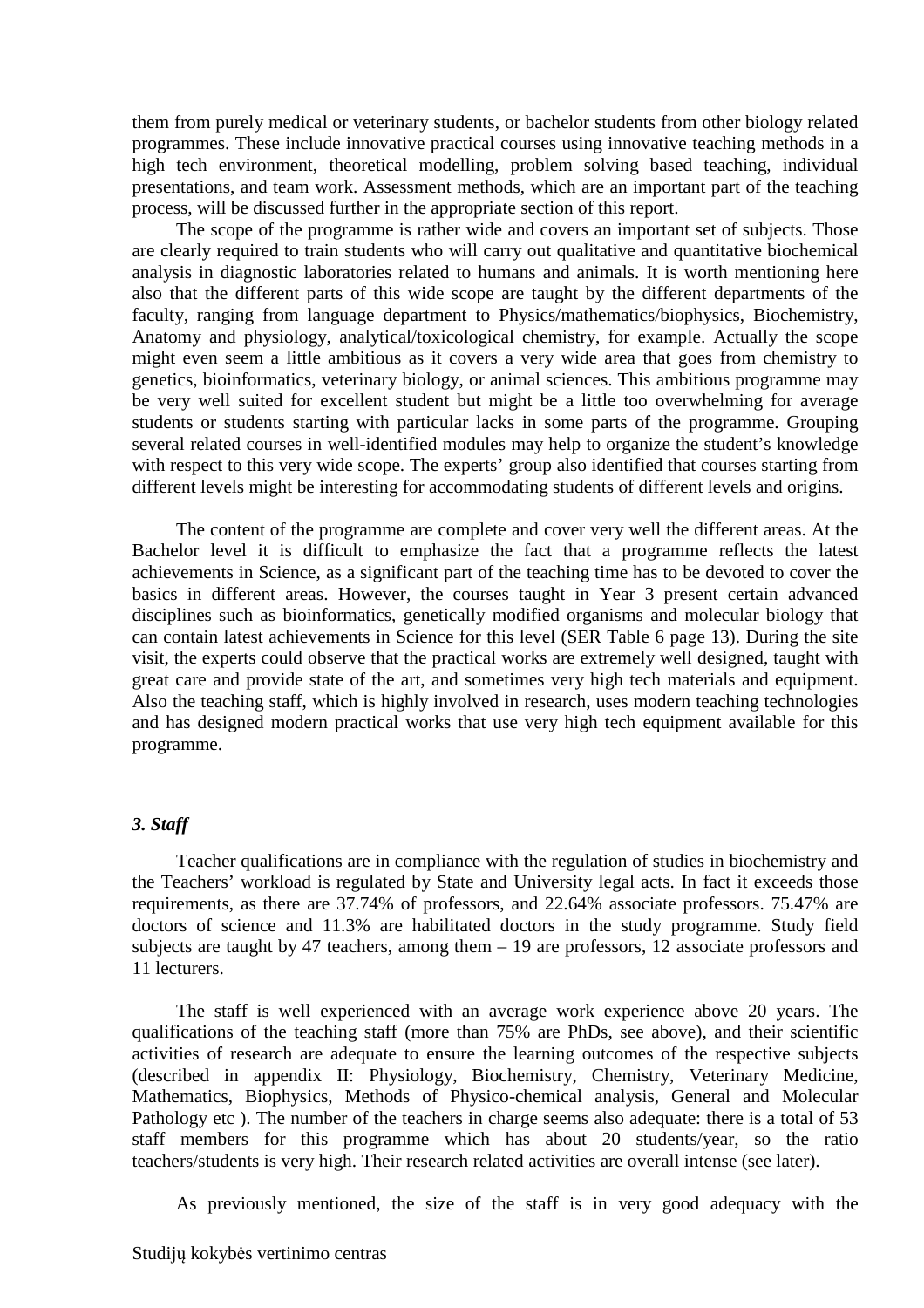programme. One possibility of turnover is provided by the fact that the LUHS signs five years duration employment contracts. In case one or several teachers do not yield satisfactory results they may be replaced. This has not happened for this programme yet. It has to be noticed that turnover for teachers is a two-edged sword criterion, as a certain amount of stability is also important for ensuring the proper experience, detailed knowledge and continuity of the study programme. Based on teachers research activity, they can undergo abroad traveling, which is a way to gain international experience and to implement turnover (listed exchanges in Annex III state scientific visits in Universities from Spain, Germany, Denmark, Finland, Portugal, Poland, Austria or Sweden for example) Erasmus Exchange Programmes for teachers (between 3 and 7 teachers participate in these exchanges per year, see SER Table 8, page 17) are indicated in the SER both as already existing and also as area of improvement (SER page 28). The site visit confirmed that such exchanges are surprisingly sparse with respect to the high quality of the infrastructures and of the faculty in general. As well, the programme barely if never used invited professors.

The teaching staff appears to be engaged into improving their educational and professional qualification (28 courses, training and improvement programmes, SER table 7 page 17). Between 2008 and 2013, they have participated in 77 scientific international publications with an impact factor, some being in good international journals (such as Methods. Mol Biol, Cardiovasc. Pharmacol, J. Neurochem., BBA Bioenergetics etc). Noticeably, a significant number of teachers also participated in International Conferences in Europe and USA (68 for a total of 215 conferences). In addition, their CVs clearly show that they are well within the required field of expertise and are involved in research directly pertaining to their fields of teaching (see above).

Interestingly the University created a Center for Educational Qualification and Educational Competence, which provides different actions for education. Funds are also provided for travelling to obtain educational qualification in distant education centers.

#### *4. Facilities and learning resources*

Theoretical and practical activities take place at the University hospital campus (Eivenių str. 6), at the central building of the LUHS and at the campus of the Veterinary School. This double localization is due to the fact that the University Hospital Campus is at present undergoing a major renovation. This will yield top quality facilities for the programme, which already benefits from the already-finished new infrastructures. During the visit, the experts' group observed that the size of the premises was in good adequacy with the demand on both sites, especially since the teaching staff has given a lot of attention to this problem, and also because the students number is quite low. It has to be noted that in term, all studies will be regrouped on the medical Campus were a building is at present being completely renovated.

The teaching and laboratory equipment are more than adequate in size and quality: the students have access to very new, top quality and most modern equipment for their practical. This also includes for example interactive video material for cytology practicals as was demonstrated for the expert panel during the site-visit, all molecular biology, or analytical chemistry, cell fractionation, oxymetric spectrophotometers, chromatography systems and many other as such equipments. Computing facilities are also largely adequate.

The Medical campus has undergone very wide and impressive renovations that are at present still in progress. As a result a part of the students training is taking place in the medical campus while another part has been moved temporary to the somehow distant veterinary campus. In this context all possible arrangements have been made to optimize students practice: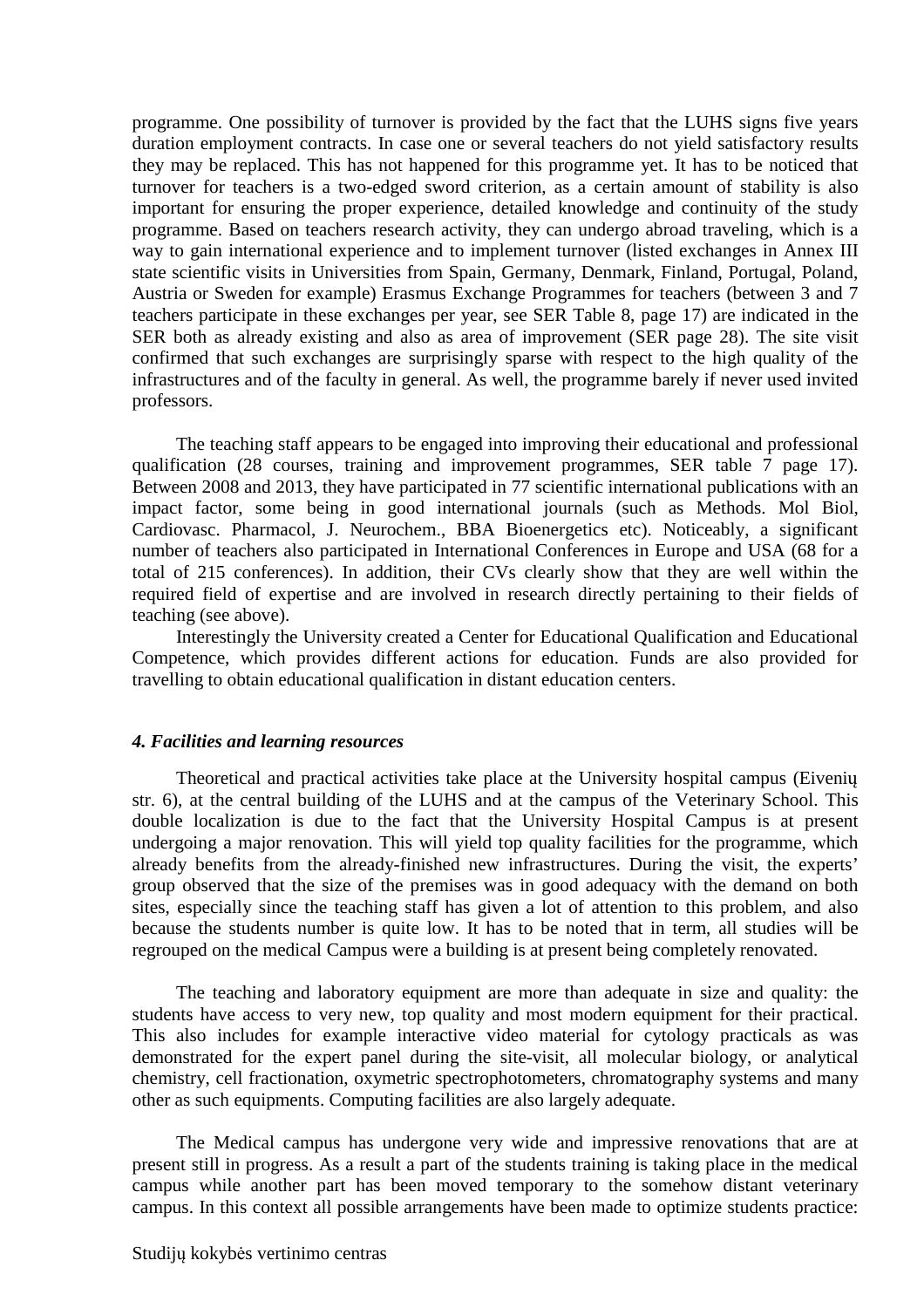courses are grouped per day on the two campuses to avoid any loss of time. In addition, despite being temporary, very important and successful efforts have been made by the teaching staff concerning the arrangements to receive the students at the Veterinary Campus: classrooms offer enough space for teaching and the practical courses installation are very satisfying.

In 2007, a very modern library and Health Sciences Information Centre was opened on the campus of University hospital. From the SER (Page 22), it contains 400 workplaces, 70 computers, three group (problem-based) learning classrooms, eight workplaces in a multimedia class, 12 places in a computer training class, seminar and conference rooms. Wireless Internet, self-service copying and printing, and free scanning is available at the library. This library is open weekdays from 7.30 a.m. to 10.30 p.m., weekends from 10.00 a.m. to 8.00 p.m. The experts visited the library in detail. In additions to the above-mentioned features, the library bears large open spaces, a cafeteria for students and displays an impressive space organization in a striking architecture.

This library is described to contain enough textbooks, teaching and methodical aids to ensure achievement of study objectives and learning outcomes of the study programme. As well, the resources of the university library are constantly renewed according to the needs of teachers and students. During the visit, several students however explained that they had experienced difficulties to borrow biochemistry, molecular biology or cell biology textbooks over a semester duration, which corresponds to their study cycles because these books can be only borrowed for few weeks durations. Students mentioned that some improvements have already been made at their demand. During the site visit the experts' group were shown the excellent computerized system for loans. However, for those textbooks, the loan duration had not been changed and was still short. It was explained that the student are allowed to borrow them several times if they intend to keep them longer, a procedure that would not function is someone else had reserved the book already.

#### *5. Study process and student assessment*

The main criteria for the admission of students to the MVB programme is based on the competitive grade for higher education (http://www.lamabpo.lt/) and on the rules described for Student Admission at the LUHS24 (SER Page 23). Although it is clear, and public, the experts felt that such a system does not take satisfyingly into account the fact that the same marks may not reflect exactly the same levels if students come from different origins. It also does not account for personal qualities such as interest or motivation, which elude such calculations.

This programme appears to be very attractive and to maintain a very high rate of selection as the number of applicants is in the range of 400-500 (SER ,page 23), the number of entrants being kept around 20. A quite large part of these accepted students would rather have preferred to be accepted directly in medical or veterinary studies, as about 3-4% ranked this programme as their first priority. However, the experts' group noticed that the students once within the programme were very satisfied and found it very original and distinct from other Bachelor programmes in Life Sciences. In 2011 and 2012, all entrants were admitted to state-funded study places. In the year 2013, among 23 entrants only three were admitted to state-funded study places, and 20 have chosen self-funded study places.

Taken together from the SER different sections and from the visit, it appears that the MVB programme is coherent and provides the necessary conditions for the provision of the programme and the achievement of its learning outcomes. The studies are scheduled for students spread in different groups. The schedule contains information about the study subjects, the occupation type, time and place. During the site visit, several students indicated that as the programme is new and multidisciplinary, several teachers from other departments had experienced difficulties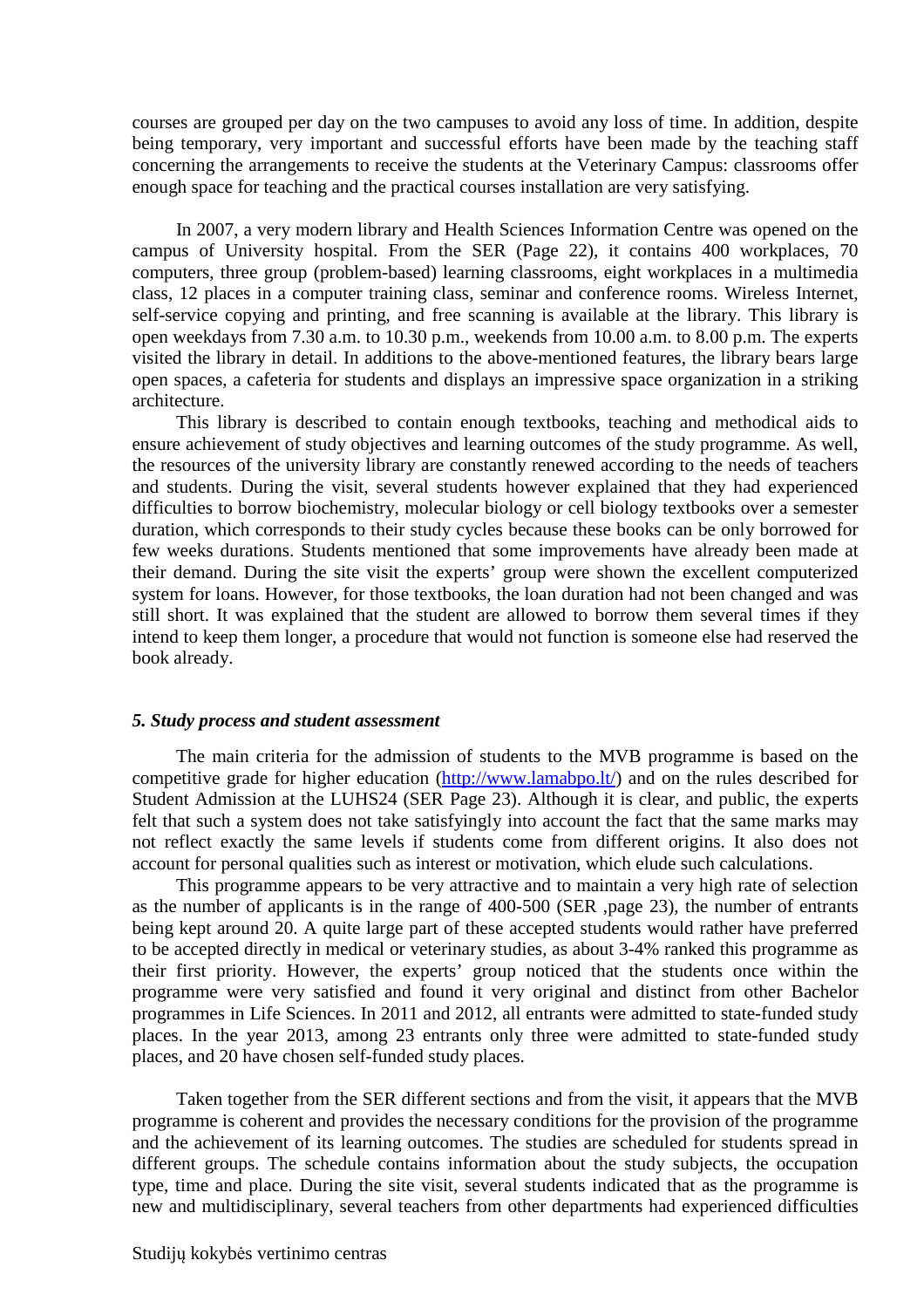at targeting their teaching towards this group. Other teachers have taken the opportunity of this new programme to construct dedicated courses and learning methods. As the programme accepts students from different levels, particularly in English, which is mandatory, it might be worth introducing group levels as all students clearly did not get the same English level from high school.

The students can be involved in research activities since their first year but this becomes however more prominent activity when students are in the third and fourth semesters of their training for the Bachelor thesis. They can benefit from financial support through the LUHS Science Foundation. During the visit, the experts could observe that the laboratory spaces, installations and equipment offer an exceptional environment for the students to perform their research.

Support for research, practical training, and visits to conferences and participation in scientific events can also be received. Students can present their research in conferences of young scientists and their results are published in the conference proceedings.

The self-evaluation document provides information on the general conditions for students mobility in Erasmus programmes. It also very honestly states that *"In recently signed contracts, mobility of students of life sciences had not been envisaged"* (SER page 26). The fact that very few exchanges have been at present signed and were not operational for students of this programme (was confirmed during the site visit. This is surprising for an institution of such quality and detracts the students from broadening their perspective by participating to mobility programmes.

Academic support to students of the MVB programme is provided at an adequate level through various means, such as:

- Access to the dormitories (eight first year and 6 second year students);
- Access to sport complexes (SER page 27);

Financial support under the form of scholarship and reduced scholarship fees as well as reduced fees for dormitories (SER page 26)'

Information and personalized training where the problems can be analyzed and discussed during the training. Some departments have their own websites that contain parts that can be used for the students self-training;

Information on the careers following the programme. This takes place under the form of LUHS career days as well as under the form of information posted on websites and visits to scientific events programmed by companies. This might be expanded to a large set of social partners as the programme is aimed at training biochemists that can operate in very different professional environments (Companies, University, Hospital, Veterinary clinics, Food or Water analysis…).

The assessment system of students is publicly available. However, this may deserve more details to be fully understandable: Table 6 of SER states the assessment strategy is mostly "examination" for the different courses. However, further in the SER, it is stated that each course is evaluated by a combination of Diagnostic, Formative and Summative methods, the summative assessment being not higher than 50% (SER page 27). As the programme is multidisciplinary with courses taught by completely different departments, for each course, the cumulative point structure of the assessment is defined by the department responsive of this particular course. At the end of each semester, examination sections are organized and the dates for examinations are précised and can be modified if requested by the students. The visit confirmed that the assessment method was indeed involving multiple examinations and that the precise procedure was specific to each department involved in the programme. This may lead in certain cases to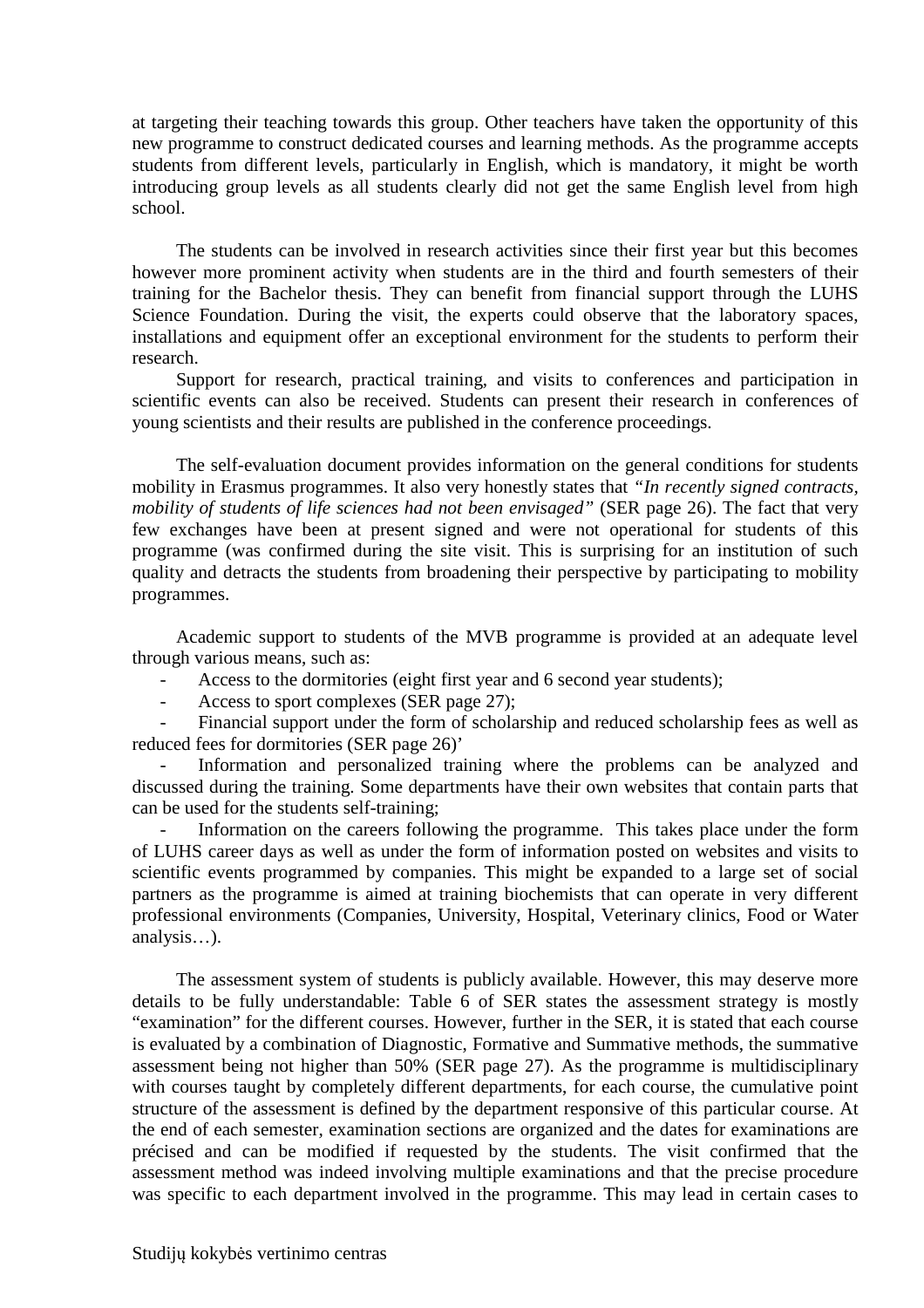confusion for the students, as the term "assay", which is widely used to designate written exams may not correspond to the same demand, depending on the departments.

No student graduated yet from this recently opened programme. Therefore, the question if professional activities of the majority of graduates meet the programmes providers' expectations cannot be answered directly the present report. During the visit it appeared that most of the social partners were satisfied with the programme as it run. They also stated that they would better employ a student with a Master level compared to a Bachelor level. Conversely, most of the students of the present Bachelor Programme expressed their aim toward a Master after graduation.

#### *6. Programme management*

The programme management is described quite clearly in its administrative form (see below), however, how and at which level decisions were made locally and practically was not obvious from this description (SER page 28).

"The MVB programme is managed by the principle of vertical subordination. 1) The national level imposes laws adopted by Seimas, orders and directions of the Minister of Education and Science in accordance with legal acts of the EU. 2) The university level – the LUHS Senate and Rector apply laws adopted by Seimas, orders and directions of the Minister of Education and Science to studies in the LUHS. At the university level the LUHS Rector confirms the composition of the Study Programme Committee. 3) The faculty level of the MVB programme management includes the administration of the MF and Board of the Faculty. The Dean of the faculty is responsible for the implementation of resolutions and orders of the Senate and the Rector."

The site visit provided a better view of the way the programme was managed day to day. Most professors are reactive for issues concerning their own course, and the Study Programme Committee (hereinafter SPC) is very efficient in reacting to the different demands of the students. This is done either by acting directly or by calling teachers meetings to discuss particular issues if the problem appears to be complex.

The MVB SPC includes subject teachers, professional training supervisors, a social partner's representative and a student representative. This committee analyzes and discusses information relevant to the implementation of the programme of the MVB at least once a year. The SPC uses information from departments. As earlier mentioned, during the visit, the experts' group found that this SPC is operating efficiently to gather information and implement the programme.

The results of internal and external evaluation of the programme are made public through the students committees and also to the external partners through the University website (SER page 31). This information appears also to have been widely used by the teaching staff in charge of the programme to adjust a large set of minor problems that appeared as the programme opened for its first year. During the visit it was also clear that the staff has been largely accessible to students' direct solicitation, and was able to improve the programme with a high reactivity.

During the site visit, the committee could observe that students as well as social partners were strongly involved in the evaluation and improvement of the programme. They were both clearly aware that they could transmit remarks and propositions for improvement and that the teaching staff would consider them in a very serious manner.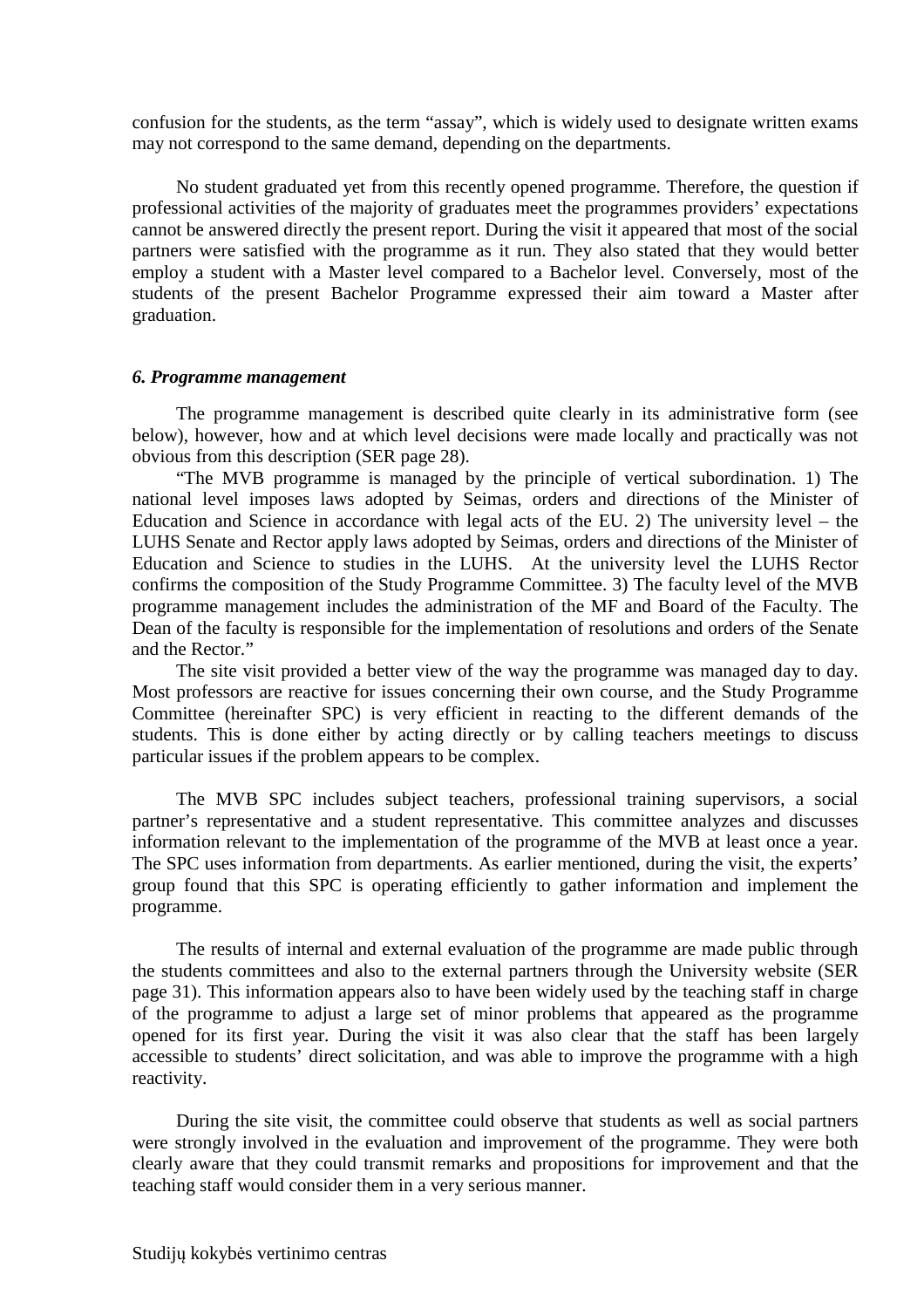The study quality assurance is under regulation by internal and external legal acts and is monitored by a Study Quality Assurance and Monitoring Committee (SER Pages 29-30). The fact that LUHS has established such a committee, which is well identified and operational, is remarkable. This committee aims at examining the internal evaluation of the study programmes, the cooperation between departments, the students-teachers collaborations, the lecturers' qualifications and different aspects pertaining to the quality of the programmes.

#### III. RECOMMENDATIONS

1. Implement Erasmus Exchange at higher level both for students and teachers

2. Harmonize the assessment rules as much as possible between the departments.

 3. Make the relation clearer between the multiple courses and the learning outcomes, by creating packages of mandatory courses of the same discipline and of complementary elective courses

 4. Introduce levels group in the English course as students coming from various origins may have very different durations of training in English.

5. Include more than one social partner in this committee as this programme has largely been build based on the social partners consultation and as important feedback might be expected following the graduation of the first students.

### IV. SUMMARY

### **Main positive points:**

The Self Evaluation Report is clearly written. It contains a large amount of useful information in the text, tables and annexes. The end of every section contains a synthetic analysis of strength and weaknesses.

This programme has been created de novo. It is based on an intensive reflection and consultation of social partners to formulate the aims and learning outcomes and to identify new need of the labour market.

All the practical aspects of the programme have been built from a large teamwork, with clear responsibilities allocated.

The programme is progressive and multidisciplinary. It involves a large set of different departments.

The identity, originality and the learning outcomes of the programme appear to be very clear for its Bachelor students.

The equipment, and the different facilities are excellent, of course in the medical campus which offers spectacular installations but also in the temporary settlement at the Veterinary campus, where a strong effort of the teaching staff allows very good studying conditions.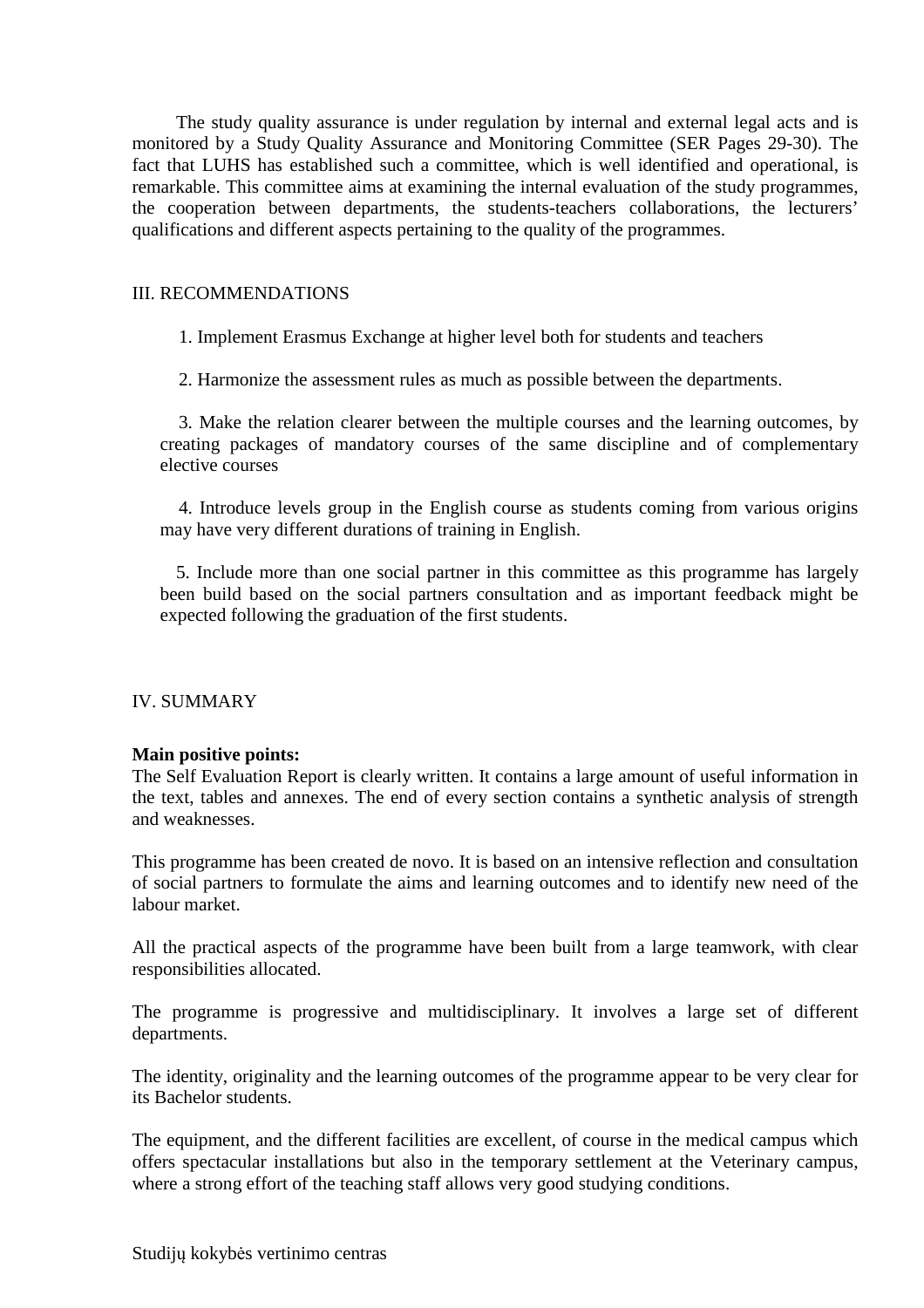The level of teachers both in research and teaching is very good

The excellent implication and reactivity of the majority of the teaching staff to implement the programme following students' feedback.

The strong interest in the programme from the social partners of various professional sectors (hospital or veterinary laboratories, national food, companies, biotechnological industry and etc.) both at the origin and follow up of the programme.

## **Points for Improvement:**

For such a programme with such excellent facilities, there is the surprisingly low number of Erasmus exchanges that limits both student and teachers mobility.

The list of both mandatory and elective courses appears quite long enumerative. It does not contain packages or modules of courses to clearly inform the students of which combination is useful for which learning outcomes.

Based on the job market, the programme elective courses in relation with professional learning outcomes (e.g. risk assessment, quality insurance, laboratory operational procedures etc.) may appear too limited.

Some minor difficulties persist due to the newness and the multidisciplinary nature of the programme. Several professors who are used to teach medical or veterinary students seem to be not fully informed of the philosophy of this programme which is aimed at non-medical students. This reflects in the quality of teaching, and also in the nature of the students assessment, which is not always clear for them. Finally the operation of the library, especially the time of loans, is still more aimed at medical students than at the biochemistry students of this programme.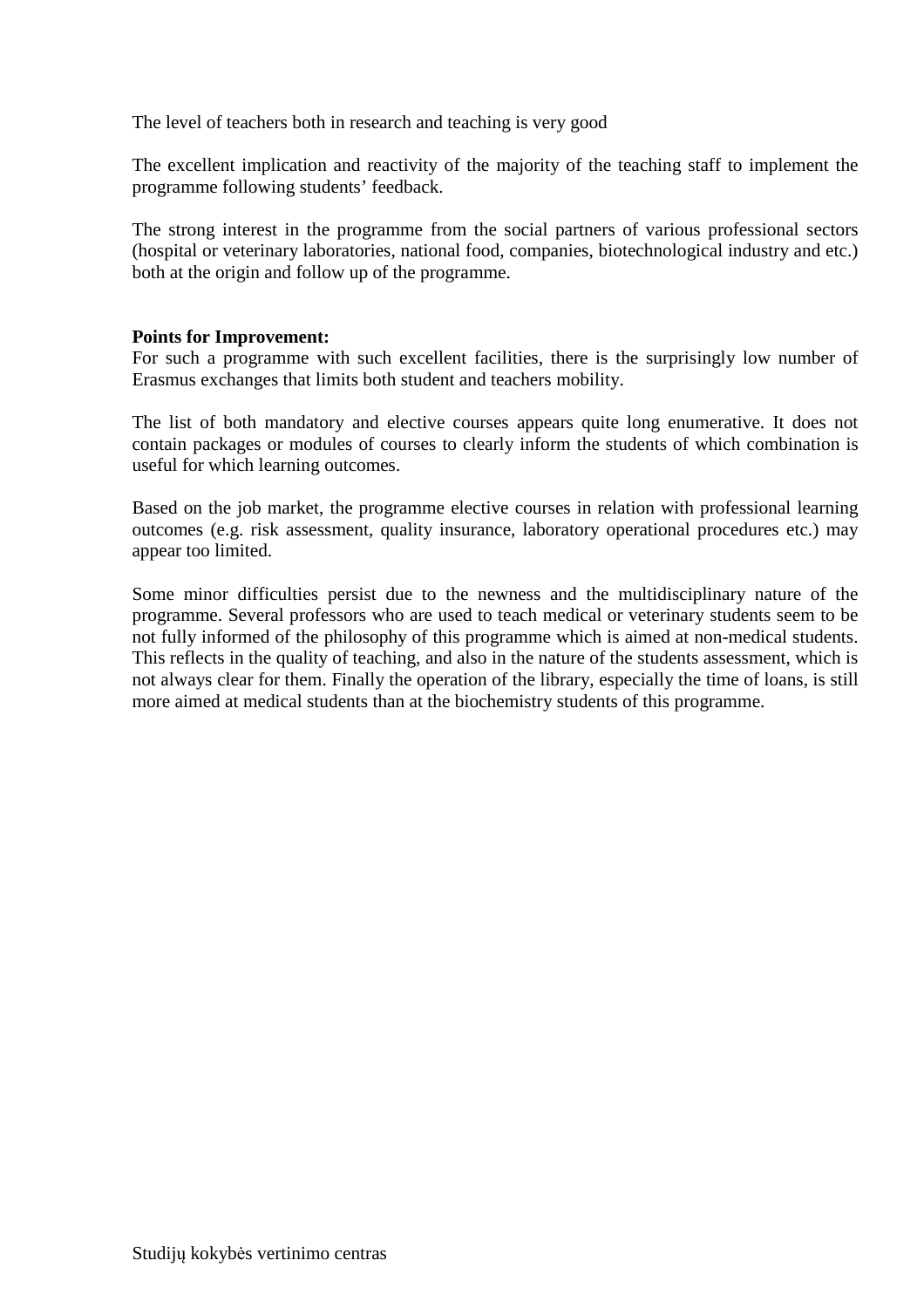### V. GENERAL ASSESSMENT

The study programme Medical and veterinary biochemistry (state code – 612C74001) at Lithuanian University of Health Sciences is given **positive** evaluation.

| No. | <b>Evaluation Area</b>                                                                                     | <b>Evaluation Area</b><br>in Points* |
|-----|------------------------------------------------------------------------------------------------------------|--------------------------------------|
| 1.  | Programme aims and learning outcomes                                                                       |                                      |
| 2.  | Curriculum design                                                                                          | 3                                    |
| 3.  | <b>Staff</b>                                                                                               |                                      |
| 4.  | Material resources                                                                                         |                                      |
| 5.  | Study process and assessment (student admission, study process<br>student support, achievement assessment) |                                      |
| 6.  | Programme management (programme administration, internal quality<br>assurance)                             | 4                                    |
|     | <b>Total:</b>                                                                                              |                                      |

*Study programme assessment in points by evaluation areas*.

\*1 (unsatisfactory) - there are essential shortcomings that must be eliminated;

2 (satisfactory) - meets the established minimum requirements, needs improvement;

3 (good) - the field develops systematically, has distinctive features;

4 (very good) - the field is exceptionally good.

Grupės vadovas:<br>Team leader:

Prof. dr. Laurent Counillon

Grupės nariai:

Prof. dr. Meza Trine Johanson Prof. dr. Christoph Griesbeck Julius Gagilas Benas Gabrielis Urbonavičius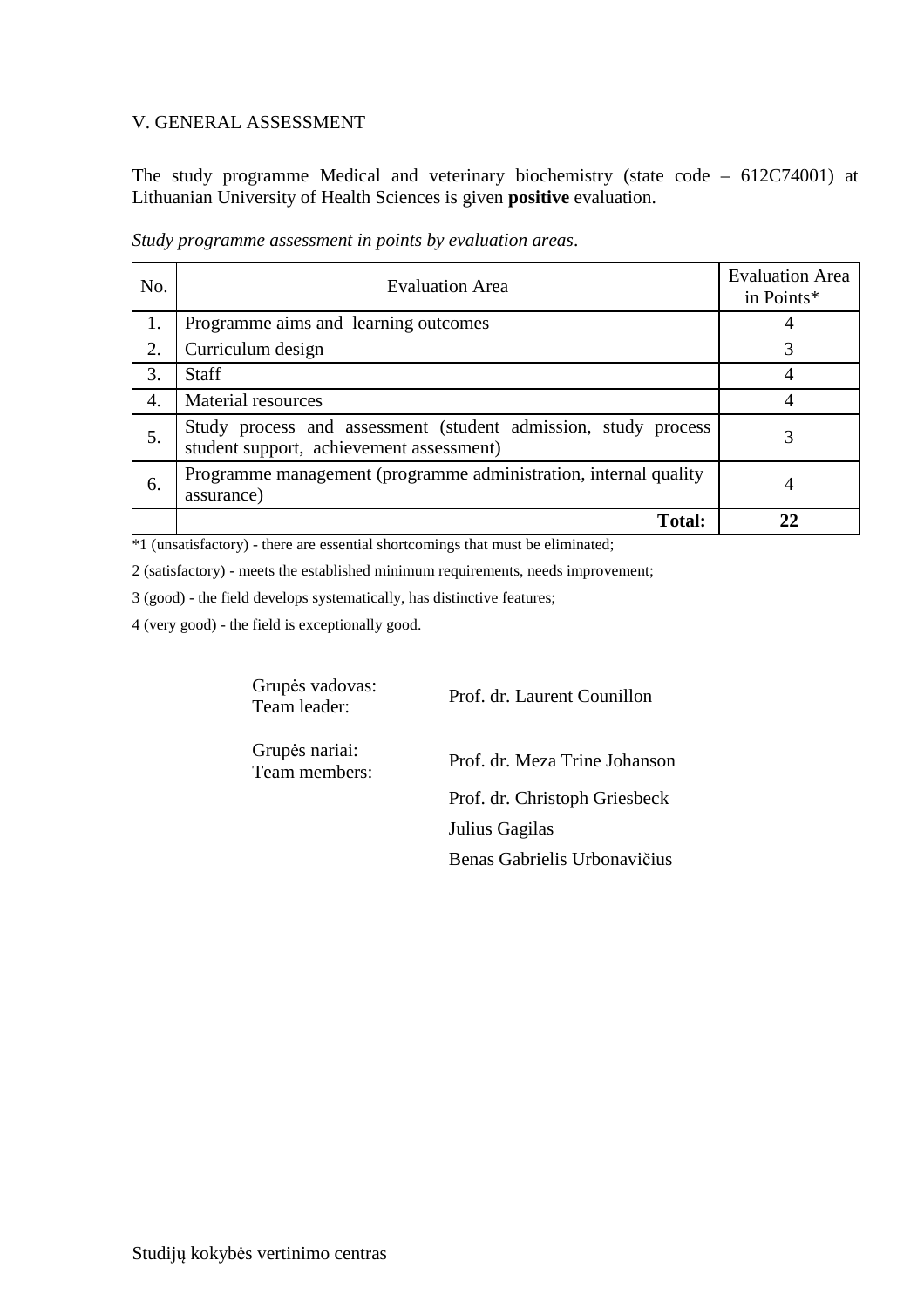#### <...>

## **V. APIBENDRINAMASIS ĮVERTINIMAS**

Lietuvos sveikatos mokslų universiteto studijų programa *Medicininė ir veterinarinė biochemija*  (valstybinis kodas – 612C74001) vertinama teigiamai.

| Eil.<br>Nr. | Vertinimo sritis                                 | <b>Srities</b><br>įvertinimas,<br>balais* |
|-------------|--------------------------------------------------|-------------------------------------------|
| 1.          | Programos tikslai ir numatomi studijų rezultatai | 4                                         |
| 2.          | Programos sandara                                | 3                                         |
| 3.          | Personalas                                       | 4                                         |
| 4.          | Materialieji ištekliai                           | 4                                         |
| 5.          | Studijų eiga ir jos vertinimas                   | 3                                         |
| 6.          | Programos vadyba                                 | 4                                         |
|             | Iš viso:                                         | 22                                        |

\* 1 - Nepatenkinamai (yra esminių trūkumų, kuriuos būtina pašalinti)

2 - Patenkinamai (tenkina minimalius reikalavimus, reikia tobulinti)

3 - Gerai (sistemiškai plėtojama sritis, turi savitų bruožų)

4 - Labai gerai (sritis yra išskirtinė)

## **IV. SANTRAUKA**

### **Pagrindiniai teigiami dalykai:**

Savianalizės suvestinė aiškiai parašyta. Jos tekste, lentelėse ir prieduose pateikiama daug naudingos informacijos. Kiekvienos dalies pabaigoje pateikiama išsami stipriųjų ir silpnųjų pusių analizė.

Tai nauja programa. Ji pagrįsta aktyviomis diskusijomis ir konsultacijomis su socialiniais partneriais, siekiant suformuluoti tikslus ir studijų rezultatus bei nustatyti naujus darbo rinkos poreikius.

Visi studijų programos praktiniai aspektai yra didelės grupės, aiškiai pasiskirsčiusios atsakomybę, darbo rezultatas.

Studijų programa progresyvi ir daugiadisciplininė. Ji apima daug skirtingų katedrų.

Bakalauro studentai labai aiškiai supranta studijų programos tapatumą, originalumą ir studijų rezultatus.

Įranga ir įvairūs ištekliai yra, žinoma, puikūs ne tik medicinos padalinyje, kuriame siūloma įspūdinga įranga, bet ir laikinose patalpose Veterinarijos akademijoje, kur didelėmis dėstytojų pastangomis sukuriamos labai geros studijų sąlygos.